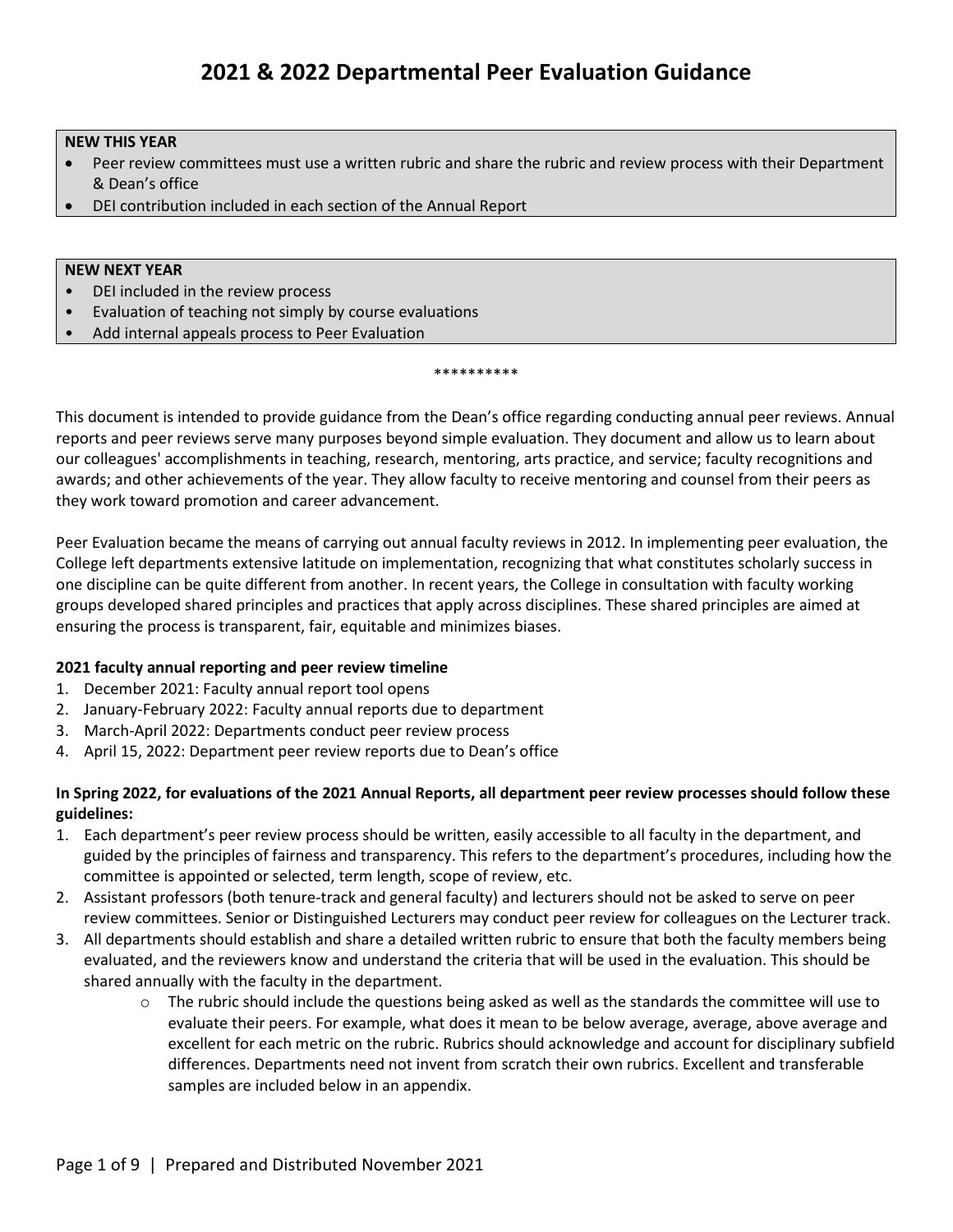- 4. As the first business of the committee prior to beginning the evaluation process, peer review committees should discuss how they intend to deal with conflicts of interest and review possible biases that could affect the review.
	- The departmental DDEI should be called upon to direct this discussion in the event that they are not already a member of the committee. The Conflict-of-Interest policy should be clearly spelled out, and all conflicted individuals should be recused from all matters where the conflict exists. A personal relationship (e.g., spouse, partner) is automatically a conflict.
- 5. If the department chair is on the committee, their role should be limited to that of an ex officio, non-voting, observer.
	- The reason for this is that the Chair is tasked with writing the final summary faculty assessment and report, and they therefore already have an independent evaluator function.
- 6. All faculty should receive written feedback following the review.

#### **Beginning in Spring 2022 and subsequent years, all department peer review reports should include the following:**

- 1. A copy of the department's written peer review *process document* and rubric that is shared annually with the faculty in the department.
- 2. A peer-based *evaluation of each faculty member's performance*. The evaluation for each faculty member should include
	- A rating for each faculty member in the categories of teaching, research, and service. Individual departments' rating systems should be translated to the following scale: Excellent=9-10; Very Good=7-8; Good=5-6; Fair=3-4; Poor=1-2.
	- Written narrative feedback to be shared with the faculty member. Departments may determine the form and content of this feedback that would be most suitable for them, but we ask chairs and committees to think of this feedback as *formative*. We ask that you write and share it in the spirit of future-looking mentoring, constructive and collegial engagement with one another, and career counsel. The basis for the written comments can be the peer review committees' summaries. Departments may choose to augment a written report with an oral assessment, provided the gist of the conversation is included in the written document.
- 3. An *evaluation of the department chair* that includes teaching, research, and service as well as their contribution in the role of chair. This will be submitted separately.
- 4. An *explanation of the weights* given to teaching, research, and service for each of your faculty members. There is no A&S standard for weights, but if no weights are included in the report the following defaults will be used for teaching, research, and service, respectively:
	- TTT faculty: 40/40/20
	- General faculty, teaching track: 80/0/20
	- PRS: 0/100/0
- 5. 5th year review memos: all 5<sup>th</sup>-year associate professors should engage with the department chair in a conversation about their progress towards promotion. The substance of these conversations should be documented in a separate memo of conversation to be submitted with the peer review report. Please include potential steps/resources the department and/or Dean's office could provide to assist with the faculty's progress to promotion.
- 6. AGFM Promotion readiness check. After serving 6 consecutive years at the entry level, an AGFM is eligible for consideration for promotion. Unlike the case for TT faculty, promotion consideration is not required; the faculty member can choose when to request a promotion review. Because of this, general faculty members at this career point may appreciate further guidance and mentoring from their colleagues. We recommend for these cases that the peer evaluation should include a brief "readiness check" in the formative comments. We encourage the Chair to follow up with the individual, as appropriate.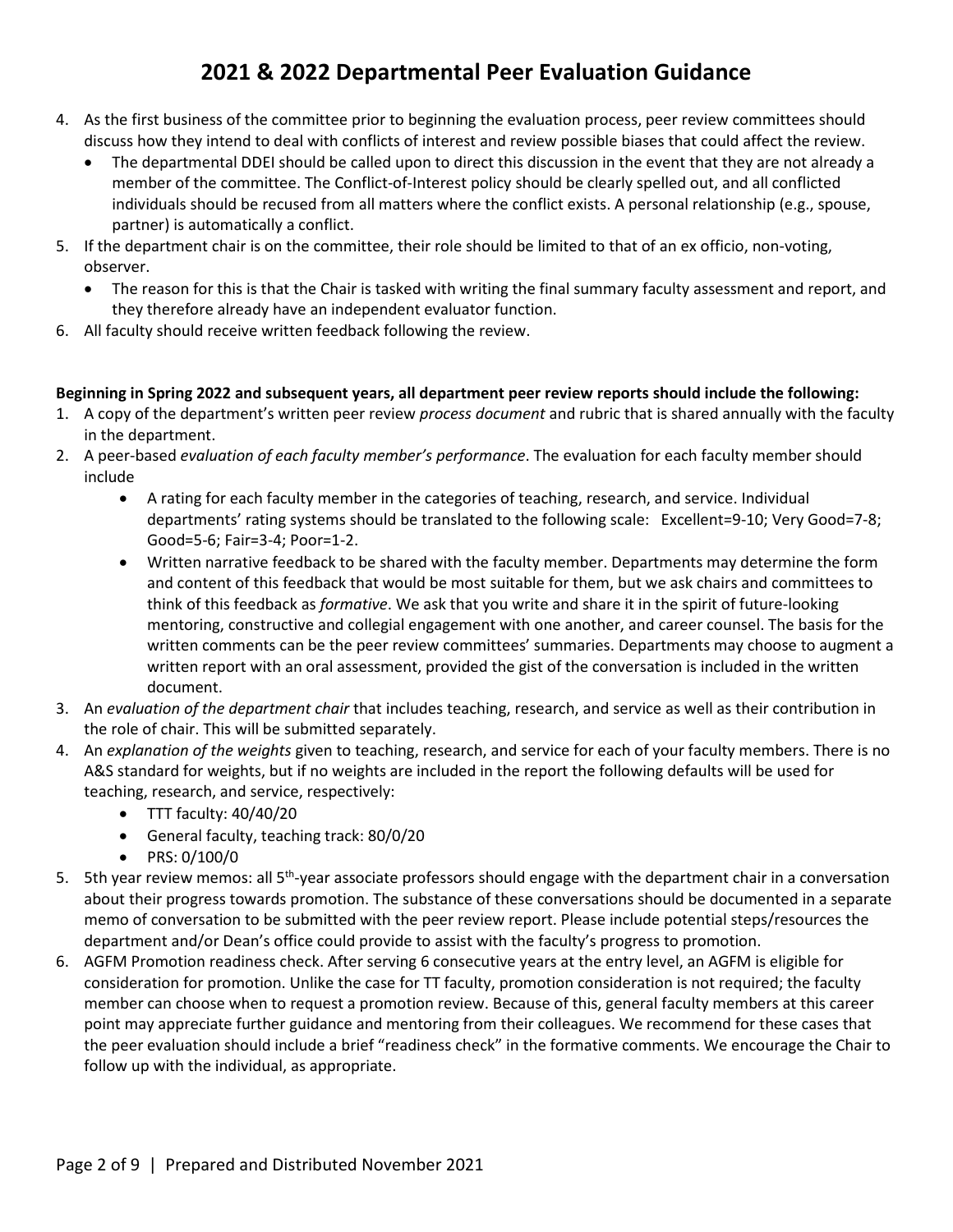**For evaluations of the 2022 Annual Reports and subsequent years, departmental peer review processes should follow the above guidelines as well as these three additional elements:**

- 1. Amend peer review *rubrics to evaluate DEI contributions* starting with 2022 Annual Reports if they are not already evaluating these contributions. The 2021 Faculty Annual reporting form asks all faculty to share their contributions to DEI in the following categories: teaching, advising, publications and presentation, research and grants, service, consulting, honors and awards. This change was made to transition from documenting DEI contributions to evaluating them in the peer review process. Please see the appendix for examples of ways to assess DEI contributions.
- *2.* Establish and adopt within your department at least *one additional method of assessing teaching performance*, independent of student course evaluations. Please see appendix for recommendations from the faculty task force. In addition, the Dean's office will facilitate sessions with colleagues from the School of Education in Spring 2022.
- 3. Establish and share an *internal appeals process*.
	- All faculty should have the opportunity to respond to their review and have corrections made if appropriate. Departments should establish an internal protocol if disagreements cannot be resolved. Following is an example from the Chemistry Department: Faculty who disagree with their overall summary evaluation can ask for an appeal. A committee consisting of a (1) past department Chair, (2) research subcommittee Chair, and (3) teaching subcommittee Chair would then work together come up with an independent evaluation and share that with the department Chair and the appealing faculty member. If that second evaluation differs from the department Chair evaluation, and the department Chair does not wish to change his/her evaluation, the faculty member could then petition the Associate Dean for the Sciences for their evaluation to be changed.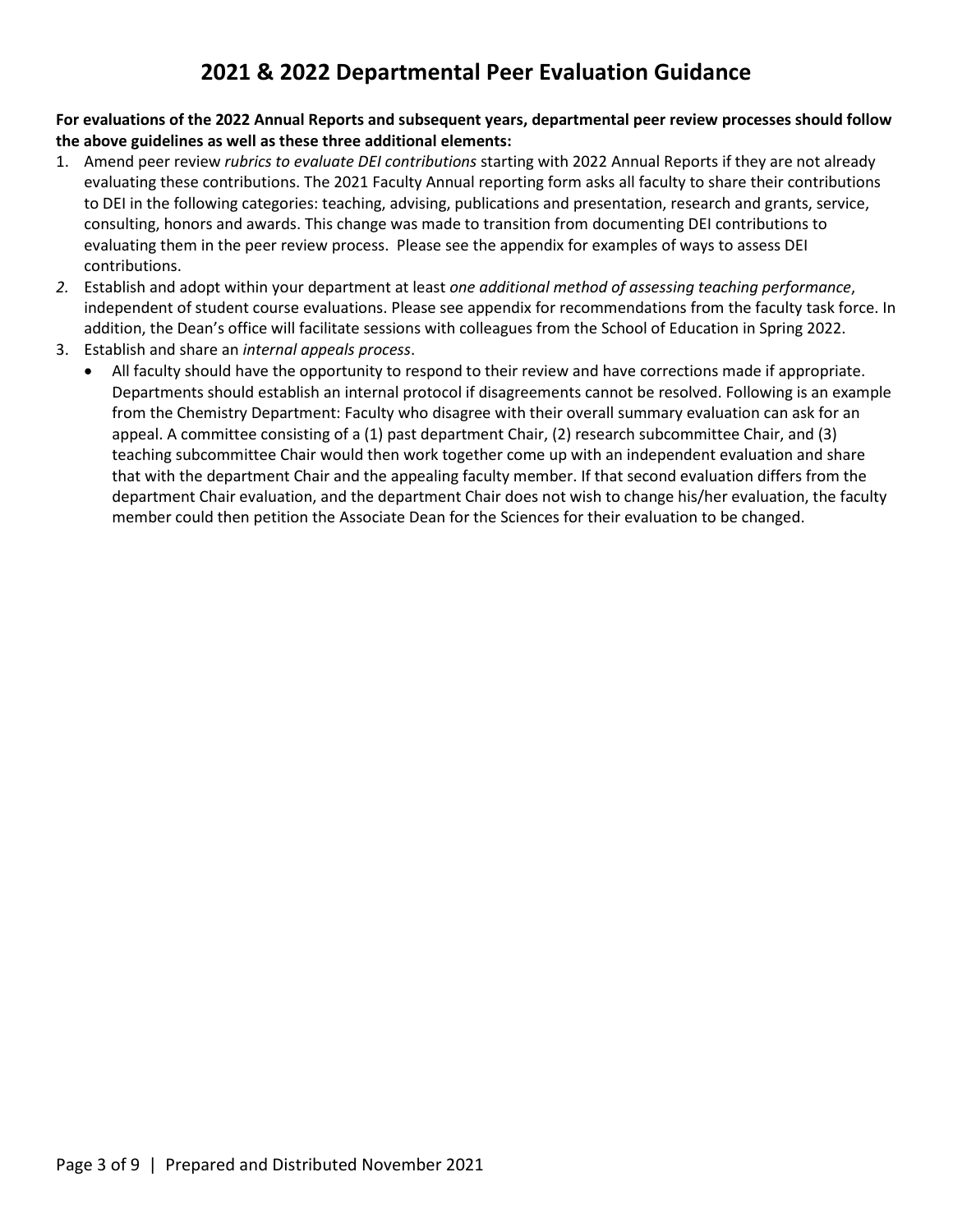### **APPENDIX: DEI ASSESSMENT EXAMPLES**

DEI activities may, for example, include efforts to advance equitable access to education, public service, inclusive teaching practices, or research in a scholar's area of expertise that highlights inequalities. Starting in 2021 faculty will report their DEI contributions in each of the primary areas of the faculty annual report: teaching, advising, publications and presentation, research and grants, service, consulting, honors and awards. Recognizing that these contributions can take a variety of forms in different fields, departments need to develop discipline-appropriate expectations in each category.

**Text adapted from the Psychology Department**: These may include, but not limited to, contributing to the Department and DDEI initiatives (attending town halls, serving on committees that advance diversity, equity, and inclusion, supporting the Diversifying Psychology Visit Day, supporting the Diversifying Scholarship Conference, recruiting or supporting recruitment efforts of underrepresented minority students); outreach activities with underrepresented minority students such as mentoring (e.g., participating in the Leadership Alliance Program) or presenting at events in the community; intentional efforts to facilitate inclusion in the classroom environment, with particular attention to students who hold marginalized identities; acting on course evaluation comments related to classroom environment in an effort to enhance inclusivity; designing courses that cultivate inclusion; attending trainings or workshops about enhancing diversity, inclusion, and equity in the academy (including a focus on teaching and classroom settings); creating/employing syllabi that highlight the research of scholars from underrepresented groups, incorporate multicultural perspectives and content, or foster critical thinking about issues of diversity, inclusion, and equity; supporting efforts to recruit and retain underrepresented graduate students and faculty; bringing in outside speakers for lunch talks or colloquium to advance discussions of diversity, equity and inclusion; community activism to advance diversity, equity, and inclusion; being a role model as a member of an underrepresented group. This list is by no means exhaustive; these examples are included to highlight that we believe DEI engagement should be defined broadly. Our goal is to ensure this important work, which is often invisible, is both recognized and shared across the department.

#### **Additional examples include**

- Teaching use of inclusive teaching practices and materials that allow all students to see their demographic group positively represented in the coursework. Positive response to DEI questions on student evaluations or other departmental methods to evaluate teaching. Engaged in work to decrease any performance or experience gaps in the classroom.
- Advising list of advisees includes a diverse group of students, especially those underrepresented in the field. Students respond positively when interactions/advising is evaluated, differences are not seen among demographic groups.
- Publications and presentation If applicable, not only the work that is presented but the venues to ensure material is accessible to diverse audiences, especially those impacted by work.
- Research and grants If applicable, actively seeks to ensure DEI broadly defined is embedded in research/scholarship practices- methods, results, etc. Grants include DEI and broader impacts contributions.
- Service Leadership on DEI committees and initiatives; worked to embed DEI in service activities outside of those identified as DEI service; new and/or sustained outreach to marginalized communities.
- Consulting collaborated with diverse groups or provided professional services to groups marginalized in your field.
- Honors and awards If applicable, was nominated for or received awards based on DEI work and contributions.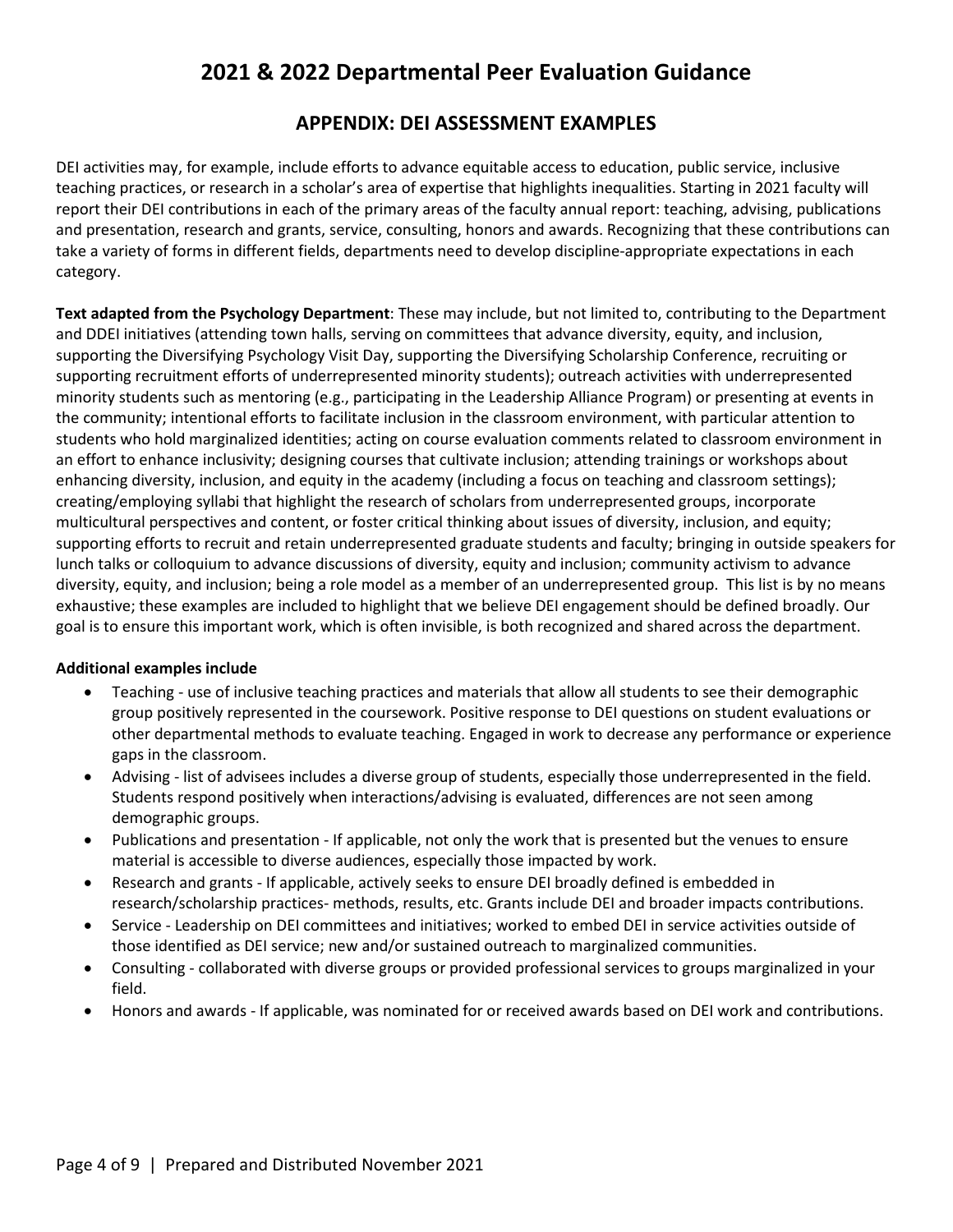### **APPENDIX: ADDITIONAL METHODS FOR ASSESSING TEACHING**

The limitations of student evaluations are known to all. The faculty Task Force on peer review compiled a list of methods for assessing teaching outside of course evaluations that are used in various departments and could be incorporated into a department's rubric.

#### *Examples include:*

- a) Evidence of excellence in classroom teaching (could be evaluated via classroom observation by a colleague or a representative of the Center for Teaching Excellence)
- b) Evidence of excellence in teaching effectiveness and/or course design (could be determined via evaluation of materials related to courses taught such as syllabi, homework assignments, midterm and final exam materials, and grade distribution or other indicators such as awards, curriculum development grants, publicity about one's teaching; invited lectures in other courses)
- c) Evidence of effort to improve teaching (i.e.: participating in programs at the Center for Teaching Excellence; pedagogical training beyond UVA; use of new technologies in class; developing new courses or redesigning existing ones; implementation of "innovative" teaching strategies; prepared narrative on teaching or written self-reflection about student evaluations of teaching)
- d) Evidence of effort to cultivate an inclusive, equitable and/or diverse community within the classroom
- e) Evidence of cultivating a varied and collegial teaching profile (such as teaching courses at both the undergraduate and graduate levels; teaching small and large courses; teaching required and elective courses)
- f) Evidence of mentoring (such as undergraduate research/DMP students; mentoring of graduate students including directing or reading dissertations, successful and timely progression of one's PhD students through the program, student's work published in peer-reviewed journals or presented at relevant conferences, and student awards. Note that some departments may consider mentoring graduate students as a 'Research' activity while others may consider it in the 'Service' category).
- g) Evidence of scholarly activity related to teaching (such as publishing works about teaching and pedagogy; publishing curriculum related materials; developing educational websites and online teaching tools; textbook and course material development)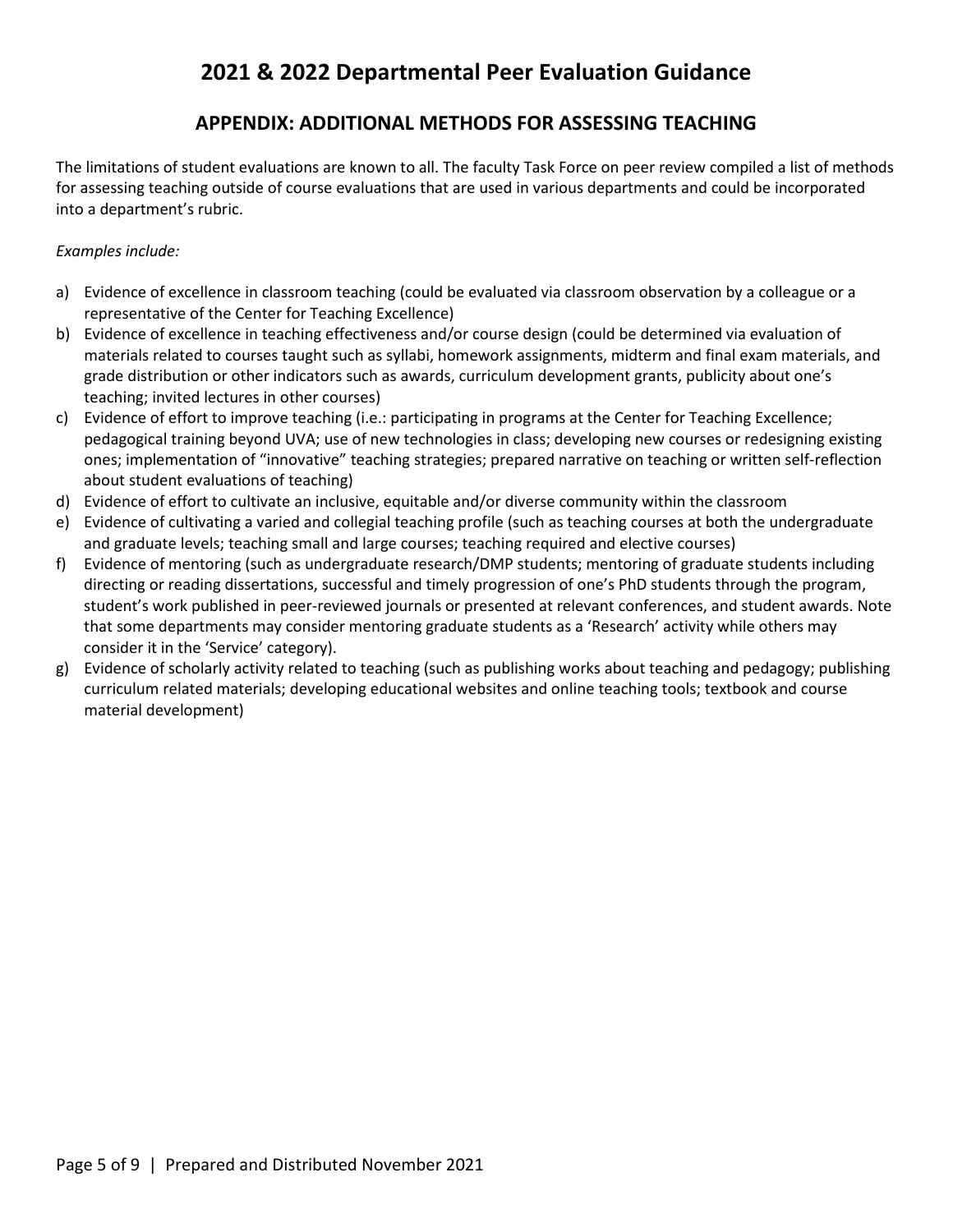## **APPENDIX: SAMPLE RUBRIC FOR PEER EVALUATION - FRENCH**

|                                                                                   | Self | Rev. 1   | Rev. 2   |
|-----------------------------------------------------------------------------------|------|----------|----------|
|                                                                                   |      | initials | initials |
| <b>NAME of faculty member:</b><br><b>NAMES of PEC reviewers:</b>                  |      |          |          |
| 1)                                                                                |      |          |          |
| 2)                                                                                |      |          |          |
|                                                                                   |      |          |          |
| <b>RESEARCH</b>                                                                   |      |          |          |
| Is there evidence of a coherent, long-term or multi-year                          |      |          |          |
| research project, evidence of on-going progress during the year                   |      |          |          |
| of evaluation, or sustained activity within the research field?                   |      |          |          |
| Evidence of this progress can be manifested through a                             |      |          |          |
| sampling of the following activities but is not limited to this                   |      |          |          |
| activity.                                                                         |      |          |          |
| N.B. while this evaluation covers the year-to-date, it is                         |      |          |          |
| understood that the general guideline for good productivity is                    |      |          |          |
| three publications every three years.                                             |      |          |          |
|                                                                                   |      |          |          |
| Good:                                                                             |      |          |          |
| publication of an article (in a peer-reviewed journal or                          |      |          |          |
| collection)                                                                       |      |          |          |
| submission or completion of an article or book chapter                            |      |          |          |
| conference presentations<br>$\blacksquare$                                        |      |          |          |
| $\bullet$<br>book reviews, or encyclopedia articles (#.                           |      |          |          |
| presentation of work in progress<br>$\ddot{\phantom{a}}$                          |      |          |          |
| receipt of funding to support research                                            |      |          |          |
| media activity related to area of research                                        |      |          |          |
| contributions to diversity, equity, and inclusion                                 |      |          |          |
|                                                                                   |      |          |          |
| Very good to excellent:                                                           |      |          |          |
| receipt of a major award (NEH, Guggenheim, ACLS, etc.)                            |      |          |          |
| publication of a book                                                             |      |          |          |
| publication of a major article in a top-tier journal or with a<br>prominent press |      |          |          |
| publication of an edition or edited collection<br>$\bullet$                       |      |          |          |
| two or more articles in a peer-reviewed journal (#.                               |      |          |          |
| and/or chapters in peer-reviewed books (#.                                        |      |          |          |
| keynote lecture at conference<br>$\bullet$                                        |      |          |          |
| guest lecture at a university other than UVa                                      |      |          |          |
| media activity related to area of research for major                              |      |          |          |
| networks, journals, or newspapers                                                 |      |          |          |
| Significant contributions to the understanding of diversity,                      |      |          |          |
| equity, and inclusion issues in our discipline                                    |      |          |          |
|                                                                                   |      |          |          |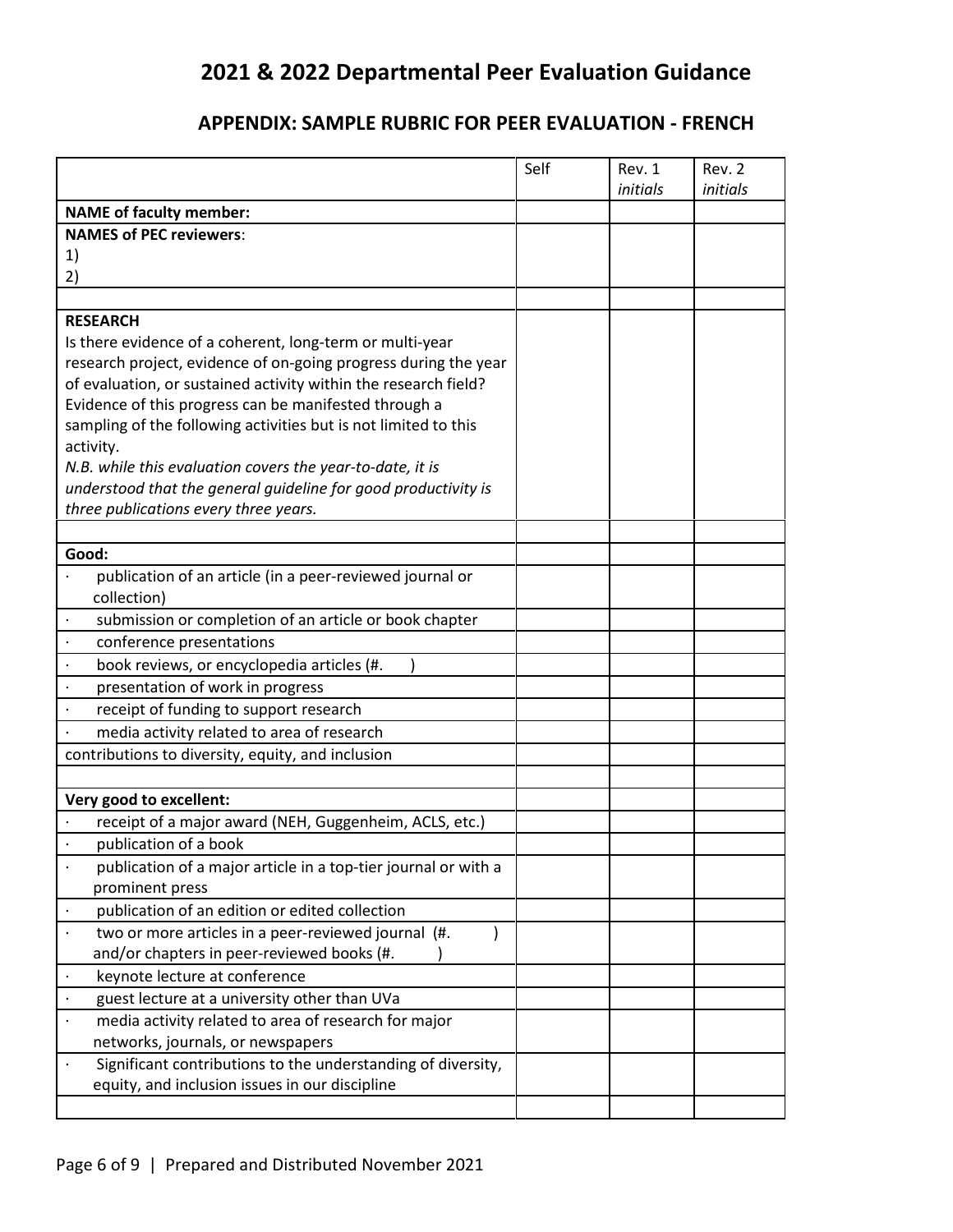| Fair to poor:                                                                                    |  |  |
|--------------------------------------------------------------------------------------------------|--|--|
| no evidence of a coherent research program in progress                                           |  |  |
| little to no scholarly activity.                                                                 |  |  |
|                                                                                                  |  |  |
| <b>RESEARCH Recommendations/Comments/ Feedback</b>                                               |  |  |
| (both suggestions and positive reactions) from the PEC                                           |  |  |
| committee to the chair:                                                                          |  |  |
|                                                                                                  |  |  |
|                                                                                                  |  |  |
| <b>TEACHING AND MENTORING</b>                                                                    |  |  |
| Good                                                                                             |  |  |
| positive student evaluations                                                                     |  |  |
| classroom peer evaluation                                                                        |  |  |
| involvement in seminars or workshops geared to                                                   |  |  |
| improving teaching                                                                               |  |  |
| substantially revised courses                                                                    |  |  |
| organizing activities for the program,                                                           |  |  |
| mentoring beyond regular advising, which may include but                                         |  |  |
| is not limited to writing letters of recommendation and                                          |  |  |
| meeting regularly with undergraduate or graduate                                                 |  |  |
| students on professional issues not related to courses or                                        |  |  |
| seminars.                                                                                        |  |  |
| contributions to diversity, equity, and inclusion                                                |  |  |
|                                                                                                  |  |  |
| Very good to excellent:                                                                          |  |  |
| Major award for excellence in teaching                                                           |  |  |
| Major grant for teaching project                                                                 |  |  |
| Supervision of dissertation(s) (#.                                                               |  |  |
| Supervision of DMP project(s) (#.                                                                |  |  |
| Member of dissertation committees inside or outside the                                          |  |  |
| department                                                                                       |  |  |
| Introduction of new ways of teaching                                                             |  |  |
| Introduction of new course offerings                                                             |  |  |
| Significant innovations in the teaching of issues relating to                                    |  |  |
| diversity, equity, and inclusion in our discipline                                               |  |  |
|                                                                                                  |  |  |
| Fair to poor:                                                                                    |  |  |
| Consistently poor teaching evaluations<br>Consistently low enrollments in relation to department |  |  |
| class size                                                                                       |  |  |
| TEACHING AND MENTORING Recommendations/Comments/                                                 |  |  |
| Feedback (both suggestions and positive reactions) from the                                      |  |  |
| PEC committee to the chair:                                                                      |  |  |
|                                                                                                  |  |  |
|                                                                                                  |  |  |
|                                                                                                  |  |  |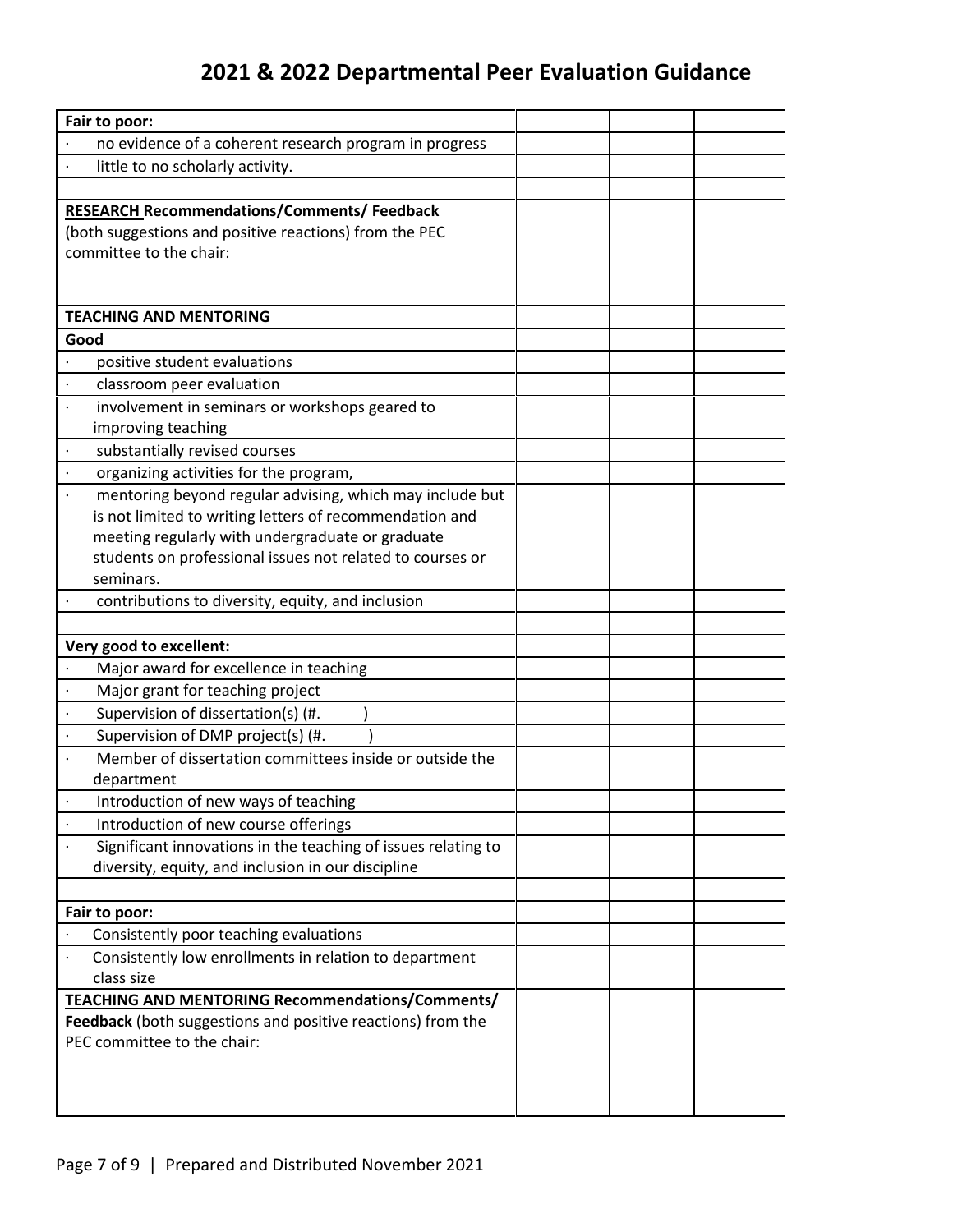| <b>SERVICE</b>                                                |  |  |
|---------------------------------------------------------------|--|--|
| Good                                                          |  |  |
| Productive participation on assigned departmental             |  |  |
| committees                                                    |  |  |
| Appropriate service to the college and university             |  |  |
| Attendance and productive participation at department         |  |  |
| meetings                                                      |  |  |
| Normal service to the profession                              |  |  |
| Advising                                                      |  |  |
| Contributions to diversity, equity, and inclusion             |  |  |
|                                                               |  |  |
| Very good to excellent                                        |  |  |
| Chairing major departmental committees (e.g. Search or        |  |  |
| <b>P&amp;T)</b>                                               |  |  |
| Important service to the discipline (e.g. Editing journals,   |  |  |
| MLA, ACLS committees, outside review of tenure cases,         |  |  |
| judge for major grants, conference organization,              |  |  |
| departmental reviews, reading for journals and presses).      |  |  |
| Significant contributions that help others deepen their       |  |  |
| understanding of and find new ways to enhance diversity,      |  |  |
| equity, and inclusion in our discipline                       |  |  |
|                                                               |  |  |
| Fair to poor:                                                 |  |  |
| Unsatisfactory performance on committees                      |  |  |
| Uncommonly low service record for rank                        |  |  |
| Active refusal to accept committee service                    |  |  |
|                                                               |  |  |
| <b>SERVICE Recommendations/Comments/ Feedback (both</b>       |  |  |
| suggestions and positive reactions) from the PEC committee to |  |  |
| the chair:                                                    |  |  |
|                                                               |  |  |
|                                                               |  |  |
|                                                               |  |  |
|                                                               |  |  |